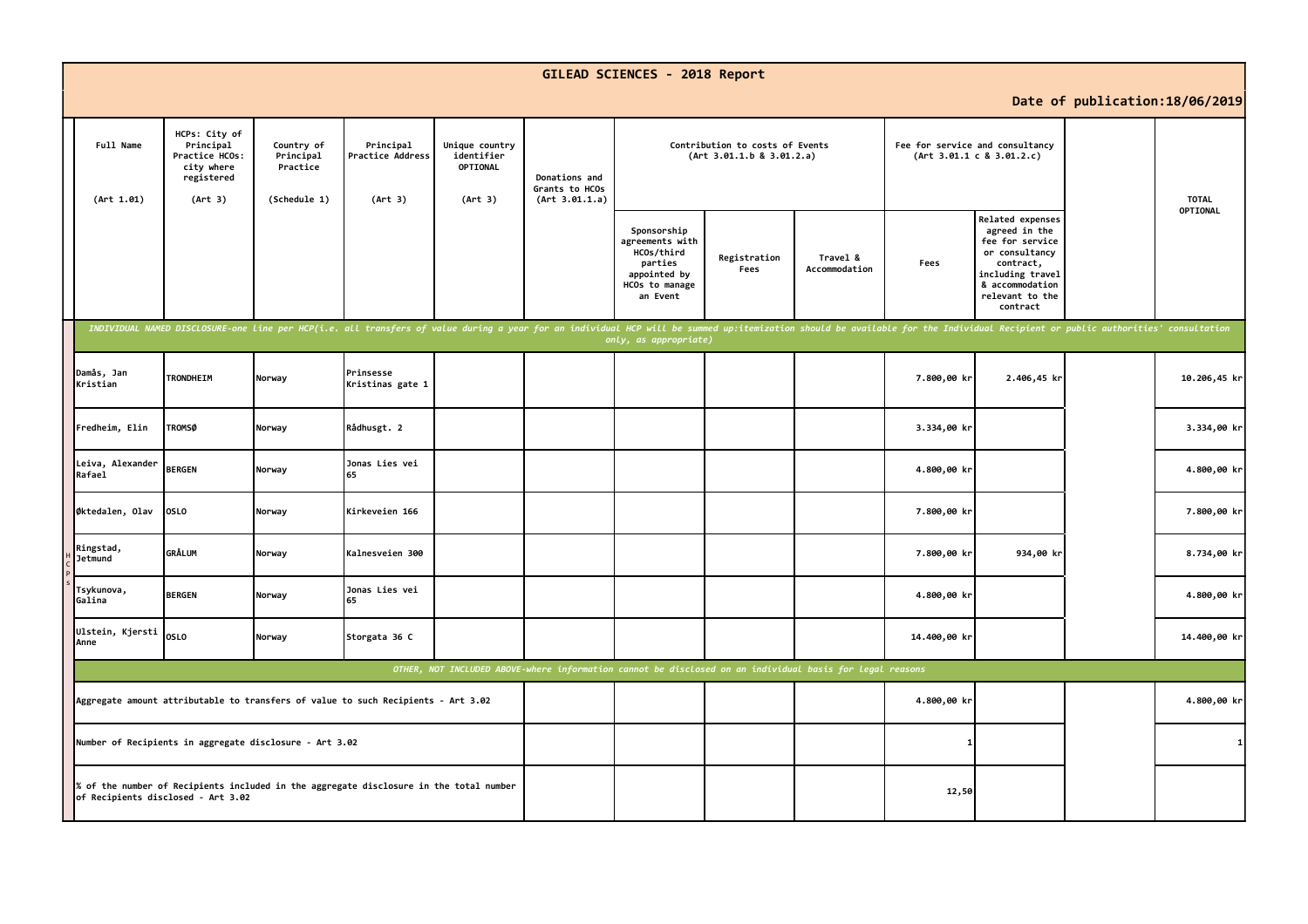| Full Name<br>(Art 1.01)                                                                                                      | HCPs: City of<br>Principal<br>Practice HCOs:<br>city where<br>registered<br>(Art 3) | Country of<br>Principal<br>Practice<br>(Schedule 1) | Principal<br>Practice Address<br>(Art 3)                                                                                                                                                                                       | Unique country<br>identifier<br>OPTIONAL<br>(Art 3) | Donations and<br>Grants to HCOs<br>(Art 3.01.1.a) | Contribution to costs of Events<br>(Art 3.01.1.b 8 3.01.2.a)                                          |                      |                           | Fee for service and consultancy<br>(Art 3.01.1 c 8 3.01.2.c) |                                                                                                                                                                  | <b>TOTAL</b>  |
|------------------------------------------------------------------------------------------------------------------------------|-------------------------------------------------------------------------------------|-----------------------------------------------------|--------------------------------------------------------------------------------------------------------------------------------------------------------------------------------------------------------------------------------|-----------------------------------------------------|---------------------------------------------------|-------------------------------------------------------------------------------------------------------|----------------------|---------------------------|--------------------------------------------------------------|------------------------------------------------------------------------------------------------------------------------------------------------------------------|---------------|
|                                                                                                                              |                                                                                     |                                                     |                                                                                                                                                                                                                                |                                                     |                                                   | Sponsorship<br>agreements with<br>HCOs/third<br>parties<br>appointed by<br>HCOs to manage<br>an Event | Registration<br>Fees | Travel &<br>Accommodation | Fees                                                         | <b>Related expenses</b><br>agreed in the<br>fee for service<br>or consultancy<br>contract,<br>including travel<br>& accommodation<br>relevant to the<br>contract | OPTIONAL      |
|                                                                                                                              |                                                                                     |                                                     | INDIVIDUAL NAMED DISCLOSURE-one line per HCO(i.e. all transfers of value during a year for an individual HCO will be summed up:itemization should be available for the Individual Recipient or public authorities' consultatio |                                                     |                                                   | only, as appropriate)                                                                                 |                      |                           |                                                              |                                                                                                                                                                  |               |
| NORDIC SOCIETY<br>FOR MEDICAL<br><b>MYCOLOGY</b>                                                                             | <b>OSLO</b>                                                                         | Norway                                              | Section of<br>clinical<br>immunology and<br>infectious<br>diseases, Oslo<br>University<br>hospital                                                                                                                             |                                                     |                                                   | 31.903,02 kr                                                                                          |                      |                           |                                                              |                                                                                                                                                                  | 31.903,02 kr  |
| Norsk<br>gastroenterologi OSLO<br>sk forening                                                                                |                                                                                     | Norway                                              | Akersgt. 2                                                                                                                                                                                                                     |                                                     |                                                   | 25.000,00 kr                                                                                          |                      |                           |                                                              |                                                                                                                                                                  | 25.000,00 kr  |
| Norsk selskap<br>for hematologi                                                                                              | <b>OSLO</b>                                                                         | Norway                                              | Akersgt. 2                                                                                                                                                                                                                     |                                                     |                                                   | 22.890,00 kr                                                                                          |                      |                           |                                                              |                                                                                                                                                                  | 22.890,00 kr  |
| Onkologisk Forum<br>Sekretariat                                                                                              | <b>OSLO</b>                                                                         | Norway                                              | <b>Ullernchausseen</b><br>70                                                                                                                                                                                                   |                                                     |                                                   | 40.000,00 kr                                                                                          |                      |                           |                                                              |                                                                                                                                                                  | 40.000,00 kr  |
| 0slo<br>universitetssyke OSLO<br>hus HF                                                                                      |                                                                                     | Norway                                              | Kirkeveien 166<br>Tårnbygget 1<br>etg.                                                                                                                                                                                         |                                                     | 825.800,00 kr                                     |                                                                                                       |                      |                           | 8.125,00 kr                                                  |                                                                                                                                                                  | 833.925,00 kr |
| Universitetssyke<br>huset Nord-Norge TROMSØ<br>Tromsø                                                                        |                                                                                     | Norway                                              | Sykehusveien 38                                                                                                                                                                                                                |                                                     |                                                   |                                                                                                       |                      |                           | 9.600,00 kr                                                  |                                                                                                                                                                  | $9.600,00$ kr |
| OTHER, NOT INCLUDED ABOVE-where information cannot be disclosed on an individual basis for legal reasons                     |                                                                                     |                                                     |                                                                                                                                                                                                                                |                                                     |                                                   |                                                                                                       |                      |                           |                                                              |                                                                                                                                                                  |               |
| Aggregate amount attributable to transfers of value to such Recipients - Art 3.02                                            |                                                                                     |                                                     |                                                                                                                                                                                                                                |                                                     |                                                   |                                                                                                       |                      |                           |                                                              |                                                                                                                                                                  |               |
| Number of Recipients in aggregate disclosure - Art 3.02                                                                      |                                                                                     |                                                     |                                                                                                                                                                                                                                |                                                     |                                                   |                                                                                                       |                      |                           |                                                              |                                                                                                                                                                  |               |
| % of the number of Recipients included in the aggregate disclosure in the total number<br>of Recipients disclosed - Art 3.02 |                                                                                     |                                                     |                                                                                                                                                                                                                                |                                                     |                                                   |                                                                                                       |                      |                           |                                                              |                                                                                                                                                                  |               |